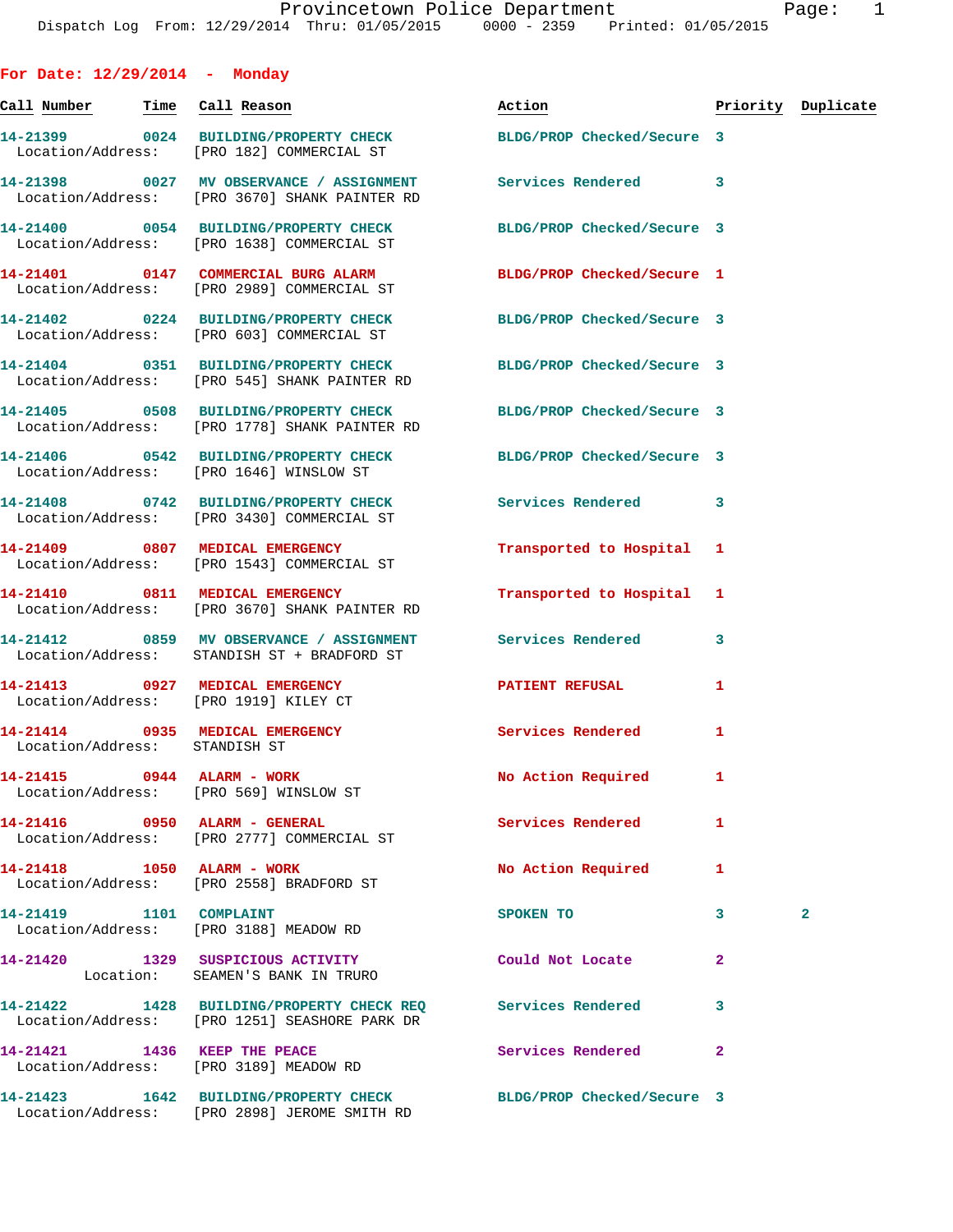|                                                            | Provincetown Police Department                                                                                   |                            | Page: 2        |
|------------------------------------------------------------|------------------------------------------------------------------------------------------------------------------|----------------------------|----------------|
|                                                            | Dispatch Log From: 12/29/2014 Thru: 01/05/2015 0000 - 2359 Printed: 01/05/2015                                   |                            |                |
|                                                            | 14-21424 1739 ASSIST AGENCY / MUTUAL AID Services Rendered 3<br>Location/Address: [PRO 2521] ROUTE 6             |                            |                |
|                                                            | 14-21425 1830 BUILDING/PROPERTY CHECK BLDG/PROP Checked/Secure 3<br>Location/Address: [PRO 3259] MACMILLAN WHARF |                            |                |
|                                                            | 14-21426 1834 ASSIST AGENCY / MUTUAL AID Services Rendered 3<br>Location/Address: WEST VINE ST                   |                            |                |
| 14-21427 2010 911 GENERAL<br>Location/Address: FRANKLIN ST |                                                                                                                  | SPOKEN TO                  | $\mathbf{1}$   |
|                                                            | 14-21428 2050 BUILDING/PROPERTY CHECK BLDG/PROP Checked/Secure 3<br>Location/Address: [PRO 306] COMMERCIAL ST    |                            |                |
|                                                            | 14-21429 2121 DISTURBANCE<br>Location/Address: [PRO 272] COMMERCIAL ST                                           | Services Rendered 1        |                |
|                                                            | 14-21430 2236 BUILDING/PROPERTY CHECK Services Rendered 3<br>Location/Address: [PRO 3727] COMMERCIAL ST          |                            |                |
|                                                            | 14-21431 2301 MV COMPLAINT<br>Location/Address: [PRO 2500] COMMERCIAL ST                                         | Services Rendered          | $\overline{2}$ |
|                                                            | 14-21433 2318 BUILDING/PROPERTY CHECK BLDG/PROP Checked/Secure 3<br>Location/Address: [PRO 3727] COMMERCIAL ST   |                            |                |
| 14-21432 2319 MV STOP                                      | Location/Address: BRADFORD ST + COURT ST                                                                         | <b>VERBAL WARNING</b>      | 3              |
|                                                            | 14-21434 2319 PARK, WALK & TALK 2 Services Rendered 2<br>Location/Address: [PRO 105] COMMERCIAL ST               |                            |                |
|                                                            | 14-21435 2339 BUILDING/PROPERTY CHECK BLDG/PROP Checked/Secure 3<br>Location/Address: [PRO 204] COMMERCIAL ST    |                            |                |
| For Date: $12/30/2014$ - Tuesday                           |                                                                                                                  |                            |                |
|                                                            | 14-21436 0000 LOBBY TRAFFIC<br>Location/Address: [PRO 542] SHANK PAINTER RD                                      | Services Rendered 2        | 21             |
|                                                            | 14-21437 0002 BUILDING/PROPERTY CHECK<br>Location/Address: [PRO 1251] SEASHORE PARK DR                           | BLDG/PROP Checked/Secure 3 |                |
|                                                            | 14-21438 0038 BUILDING/PROPERTY CHECK BLDG/PROP Checked/Secure 3<br>Location/Address: [PRO 519] RACE POINT RD    |                            |                |
|                                                            | 14-21440 0500 BUILDING/PROPERTY CHECK BLDG/PROP Checked/Secure 3<br>Location/Address: [PRO 545] SHANK PAINTER RD |                            |                |
|                                                            | 14-21441 0743 BUILDING/PROPERTY CHECK BLDG/PROP Checked/Secure 3<br>Location/Address: [PRO 3259] MACMILLAN WHARF |                            |                |
|                                                            | 14-21442 0834 MV OBSERVANCE / ASSIGNMENT Services Rendered 3<br>Location/Address: HIGH POLE HL + BRADFORD ST     |                            |                |
|                                                            | 14-21443 0914 ABANDONED 911 CALL<br>Location/Address: [PRO 3906] RACE POINT RD                                   | Services Rendered          | $\mathbf{1}$   |
|                                                            | 14-21444 0917 BUILDING/PROPERTY CHECK BLDG/PROP Checked/Secure 3<br>Location/Address: [PRO 3287] ROUTE 6         |                            |                |
|                                                            | 14-21445 0937 PARK, WALK & TALK Services Rendered<br>Location/Address: [PRO 2543] MACMILLAN WHARF                |                            | 2              |
| 14-21446 0947 ANIMAL CALL                                  | Location/Address: [PRO 1198] BRADFORD ST                                                                         | Services Rendered          | $\mathbf{2}$   |
|                                                            |                                                                                                                  |                            |                |

**14-21447 1006 PARK, WALK & TALK Services Rendered 2**  Location/Address: [PRO 105] COMMERCIAL ST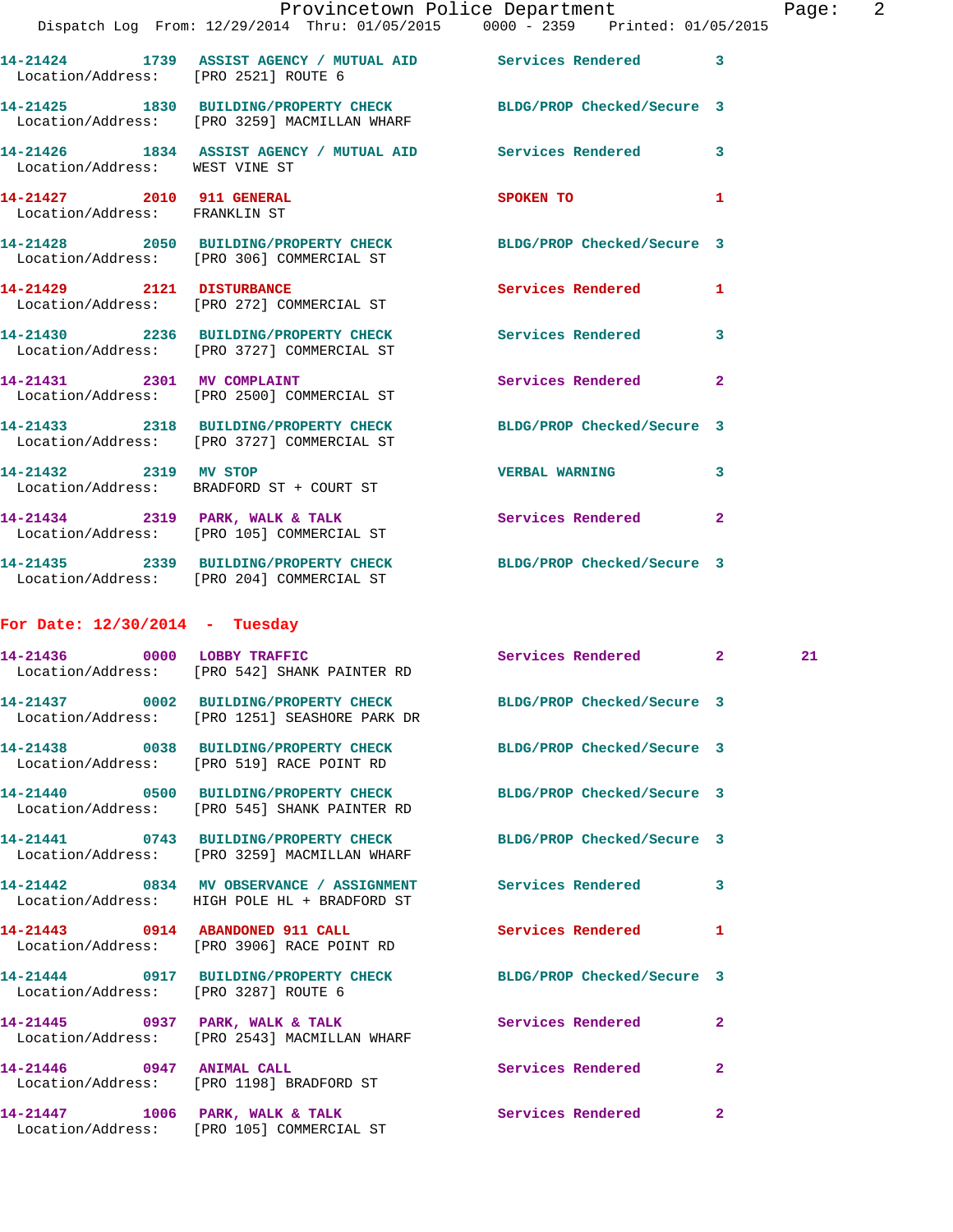|                                                                            | 14-21448 1018 ALARM - FIRE/TESTING<br>Location/Address: [PRO 3670] SHANK PAINTER RD                              | <b>No Action Required</b>  | 1              |   |
|----------------------------------------------------------------------------|------------------------------------------------------------------------------------------------------------------|----------------------------|----------------|---|
|                                                                            | 14-21449 1026 MEDICAL EMERGENCY/D.O.T. Transported to Hospital 1<br>Location/Address: [PRO 440] HARRY KEMP WAY   |                            |                |   |
|                                                                            | 14-21451 1037 MV OBSERVANCE / ASSIGNMENT Citation/Warning Issued 3<br>Location/Address: BRADFORD ST + HOWLAND ST |                            |                |   |
| 14-21452 1055 MV STOP                                                      | Location/Address: HOWLAND ST + WILLOW DR                                                                         | <b>VERBAL WARNING</b>      | 3              |   |
|                                                                            | 14-21453 1107 BUILDING/PROPERTY CHECK BLDG/PROP Checked/Secure 3<br>Location/Address: [PRO 447] JEROME SMITH RD  |                            |                |   |
| Location/Address: COMMERCIAL ST                                            | 14-21455 1147 PARK, WALK & TALK 1988 Services Rendered                                                           |                            | $\mathbf{2}$   |   |
|                                                                            | 14-21456 1150 ASSIST AGENCY / MUTUAL AID Services Rendered<br>Location/Address: [PRO 2490] PROVINCELANDS RD      |                            | 3              |   |
|                                                                            | 14-21457 1226 BUILDING/PROPERTY CHECK<br>Location/Address: [PRO 2206] COMMERCIAL ST                              | BLDG/PROP Checked/Secure 3 |                |   |
|                                                                            | 14-21458 1236 BUILDING/PROPERTY CHECK Services Rendered<br>Location/Address: [PRO 3430] COMMERCIAL ST            |                            | 3              |   |
| Location/Address: BRADFORD ST                                              | 14-21459 1257 ANIMAL CALL/LOOSE DOG Could Not Locate                                                             |                            | 2              |   |
|                                                                            | 14-21460 1300 MV OBSERVANCE / ASSIGNMENT Services Rendered<br>Location/Address: [PRO 94] BRADFORD ST             |                            | 3              |   |
| Location/Address: [PRO 3287] ROUTE 6                                       | 14-21462 1346 BUILDING/PROPERTY CHECK Services Rendered                                                          |                            | 3              |   |
| Location/Address: [PRO 571] ALDEN ST                                       | 14-21463 1415 BUILDING/PROPERTY CHECK BLDG/PROP Checked/Secure 3                                                 |                            |                |   |
| 14-21464 1421 MV STOP                                                      | Location/Address: [PRO 2479] ROUTE 6                                                                             | No Action Required         | 3              |   |
| 14-21465    1439    SERVICE CALL<br>Location/Address: [PRO 3189] MEADOW RD |                                                                                                                  | <b>Services Rendered</b>   | 3              |   |
| 14-21466 1511 DISTURBANCE                                                  | Location/Address: [PRO 1626] COMMERCIAL ST                                                                       | SPOKEN TO                  | 1              |   |
| 14-21467 1537 MV DISABLED<br>Location/Address: ROUTE 6 + SNAIL RD          |                                                                                                                  | Services Rendered          | $\overline{a}$ |   |
|                                                                            | 14-21468 1624 PARKING COMPLAINT / GENERAL No Action Required<br>Location/Address: [PRO 2500] COMMERCIAL ST       |                            | 3              |   |
| Refer To Arrest: 14-298-AR                                                 | 14-21469 1701 SERVE RESTRAINING ORDER<br>Location/Address: [PRO 542] SHANK PAINTER RD                            | No Action Required         | $\mathbf{2}$   |   |
|                                                                            | 14-21470 1743 BUILDING/PROPERTY CHECK BLDG/PROP Checked/Secure 3<br>Location/Address: [PRO 564] BAYBERRY AVE     |                            |                |   |
|                                                                            | 14-21471 1903 PARKING COMPLAINT / GENERAL Services Rendered<br>Location/Address: [PRO 1343] COMMERCIAL ST        |                            | 3              |   |
|                                                                            | 14-21472 1942 ASSIST CITIZEN<br>Location/Address: [PRO 3780] MEADOW RD                                           | No Action Required         | 3              |   |
| 14-21473 2007 DISTURBANCE                                                  | Location/Address: [PRO 1626] COMMERCIAL ST                                                                       | Arrest(s) Made             | 1              | 1 |

Refer To P/C: 14-317-AR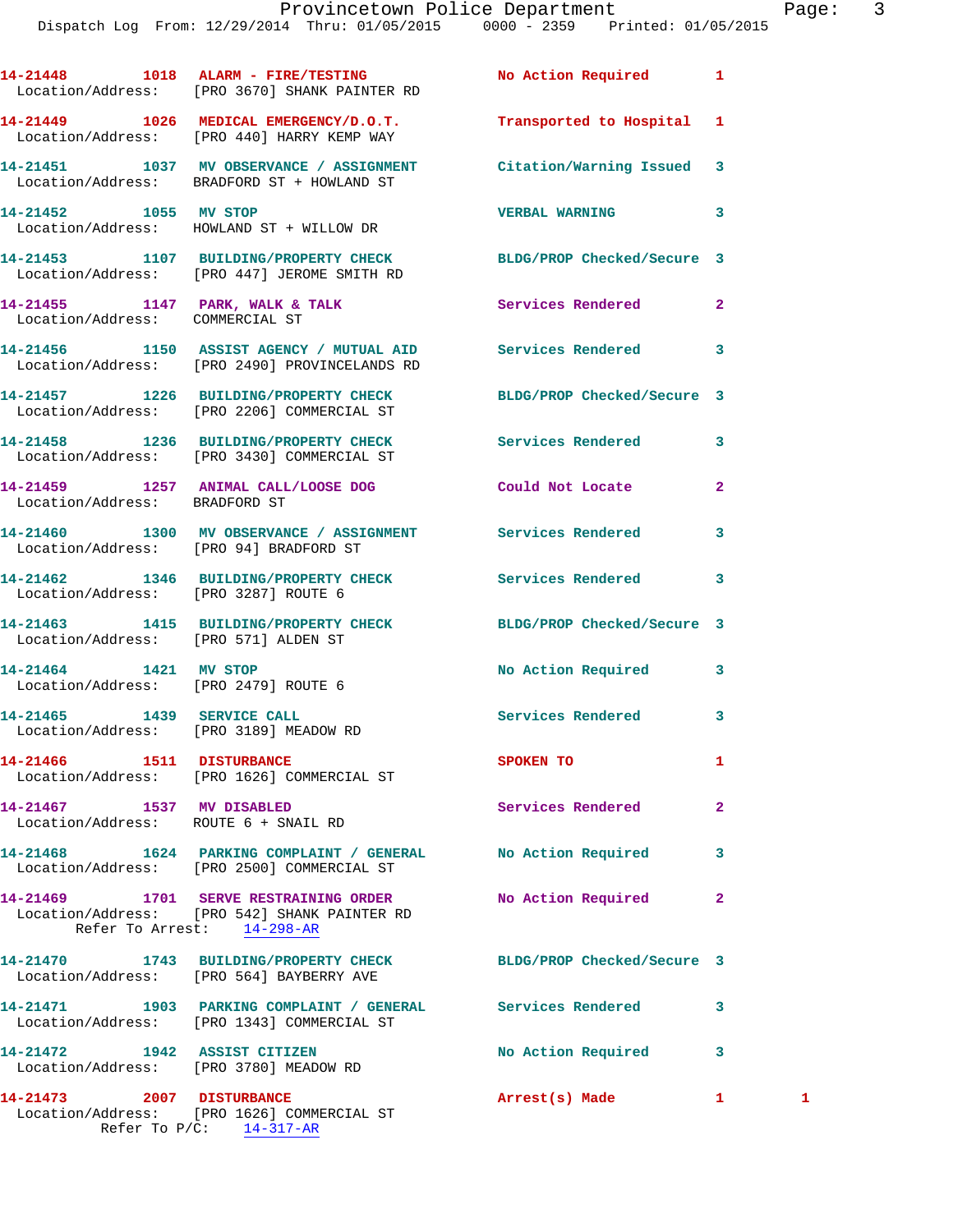| 14-21474                           |      | 2017 ALARM - GENERAL<br>Location/Address: [PRO 1189] COMMERCIAL ST              | Services Rendered  | 1 |
|------------------------------------|------|---------------------------------------------------------------------------------|--------------------|---|
| 14-21476                           | 2050 | ALARM - GENERAL<br>Location/Address: [PRO 660] PRINCE ST                        | No Action Required | 1 |
| 14-21477                           | 2218 | <b>BUILDING/PROPERTY CHECK</b><br>Location/Address: [PRO 3430] COMMERCIAL ST    | Services Rendered  | 3 |
| 14-21478                           | 2255 | <b>BUILDING/PROPERTY CHECK</b><br>Location/Address: [PRO 2490] PROVINCELANDS RD | Services Rendered  | 3 |
| 14-21480                           |      | 2347 MV OBSERVANCE / ASSIGNMENT<br>Location/Address: [PRO 2489] BRADFORD ST     | Services Rendered  | 3 |
| For Date: $12/31/2014$ - Wednesday |      |                                                                                 |                    |   |

|                                      | 14-21479 0000 LOBBY TRAFFIC Services Rendered 2 10<br>Location/Address: [PRO 542] SHANK PAINTER RD               |                                                                                                                |                         |  |
|--------------------------------------|------------------------------------------------------------------------------------------------------------------|----------------------------------------------------------------------------------------------------------------|-------------------------|--|
| Location/Address: STANDISH ST        | 14-21481 0001 RESCUE ASSIST                                                                                      | Services Rendered 1                                                                                            |                         |  |
|                                      | 14-21482 0043 BUILDING/PROPERTY CHECK SPOKEN TO<br>Location/Address: [PRO 2206] COMMERCIAL ST                    |                                                                                                                | $\overline{\mathbf{3}}$ |  |
|                                      | 14-21483 0218 BUILDING/PROPERTY CHECK BLDG/PROP Checked/Secure 3<br>Location/Address: [PRO 175] COMMERCIAL ST    |                                                                                                                |                         |  |
|                                      | 14-21484 0512 BUILDING/PROPERTY CHECK<br>Location/Address: [PRO 1778] SHANK PAINTER RD                           | BLDG/PROP Checked/Secure 3                                                                                     |                         |  |
|                                      | 14-21485 0558 BUILDING/PROPERTY CHECK BLDG/PROP Checked/Secure 3<br>Location/Address: [PRO 2898] JEROME SMITH RD |                                                                                                                |                         |  |
|                                      | 14-21486 0700 COMPLAINT 3<br>Location/Address: [PRO 542] SHANK PAINTER RD                                        |                                                                                                                |                         |  |
|                                      | 14-21488 0740 ALARM - GENERAL<br>Location/Address: [PRO 300] COMMERCIAL ST                                       | False Alarm and the state of the state of the state of the state of the state of the state of the state of the | $\mathbf{1}$            |  |
| Location/Address: [PRO 3287] ROUTE 6 | 14-21489 0807 BUILDING/PROPERTY CHECK BLDG/PROP Checked/Secure 3                                                 |                                                                                                                |                         |  |
| Location/Address: [PRO 3440] ROUTE 6 | 14-21490 0837 MV OBSERVANCE / ASSIGNMENT Services Rendered                                                       |                                                                                                                | 3                       |  |
|                                      | 14-21491 0941 ALARM - GENERAL<br>Location/Address: [PRO 3313] STANDISH ST                                        | False Alarm                                                                                                    | 1                       |  |
|                                      | 14-21492 0952 ALARM - GENERAL<br>Location/Address: [PRO 1916] COURT ST                                           | False Alarm                                                                                                    | $\mathbf{1}$            |  |
|                                      | 14-21493 0957 MV ACCIDENT<br>Location/Address: [PRO 116] COMMERCIAL ST                                           | Services Rendered                                                                                              | 1                       |  |
|                                      | 14-21494 1148 BUILDING/PROPERTY CHECK Services Rendered<br>Location/Address: [PRO 75] CAPTAIN BERTIE RD          |                                                                                                                | 3                       |  |
|                                      | 14-21495 1208 MEDICAL EMERGENCY<br>Location/Address: [PRO 440] HARRY KEMP WAY                                    | Transported to Hospital 1                                                                                      |                         |  |
|                                      | 14-21498 1232 MV OBSERVANCE / ASSIGNMENT Services Rendered 3<br>Location/Address: HOWLAND ST + BRADFORD ST       |                                                                                                                |                         |  |
|                                      | Location/Address: [PRO 2379] PILGRIM HEIGHTS RD                                                                  | False Alarm                                                                                                    | 1                       |  |

**14-21500 1304 BUILDING/PROPERTY CHECK BLDG/PROP Checked/Secure 3**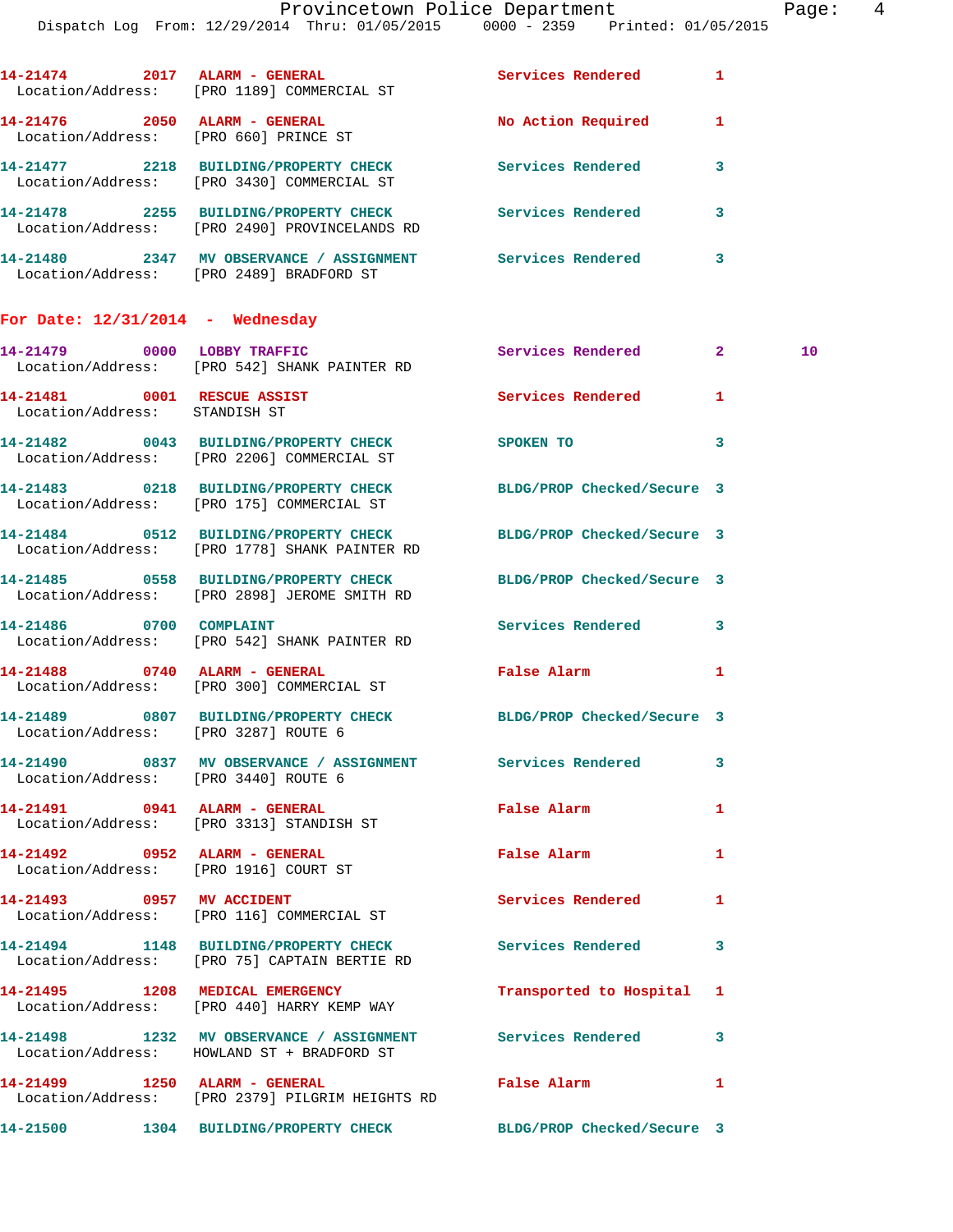|                                                    | Provincetown Police Department<br>Dispatch Log From: 12/29/2014 Thru: 01/05/2015 0000 - 2359 Printed: 01/05/2015 |                          |                | Pag          |
|----------------------------------------------------|------------------------------------------------------------------------------------------------------------------|--------------------------|----------------|--------------|
|                                                    | Location/Address: [PRO 3317] CEMETERY RD                                                                         |                          |                |              |
|                                                    | 14-21501 1305 BUILDING/PROPERTY CHECK BLDG/PROP Checked/Secure 3<br>Location/Address: [PRO 3318] CEMETERY RD     |                          |                |              |
|                                                    | 14-21502 1320 MV STOP<br>Location/Address: [PRO 2479] ROUTE 6                                                    | VERBAL WARNING           | 3              |              |
|                                                    | 14-21503 1332 MV STOP 1200 2000 2000 2000 VERBAL WARNING<br>Location/Address: ROUTE 6 + SANDY HILL LN            |                          | 3              |              |
|                                                    | 14-21504 1337 MV OBSERVANCE / ASSIGNMENT Services Rendered<br>Location/Address: [PRO 447] JEROME SMITH RD        |                          | 3              |              |
|                                                    | 14-21506 1451 MV DISABLED-LOCKOUT Services Rendered<br>Location/Address: CENTER ST + BRADFORD ST                 |                          | $\overline{2}$ |              |
|                                                    | 14-21507 1504 911 GENERAL<br>Location/Address: AUNT SUKEYS WAY                                                   | Services Rendered        | 1              |              |
|                                                    | 14-21508 1529 MV OBSERVANCE / ASSIGNMENT No Action Required<br>Location/Address: [PRO 43] BRADFORD ST            |                          | 3              |              |
|                                                    | 14-21509 1553 FOLLOW UP<br>Location/Address: [PRO 3222] ALDEN ST                                                 | SPOKEN TO                | $\overline{a}$ |              |
|                                                    | 14-21510 1555 MV OBSERVATION<br>Location: BETWEEN SNAIL & COWELL                                                 | No Action Required       | 3              |              |
| 14-21511 1607 MV STOP<br>Location/Address: ROUTE 6 |                                                                                                                  | <b>VERBAL WARNING</b>    | 3              |              |
|                                                    | 14-21512 1611 MV COMPLAINT<br>Location/Address: [PRO 1431] SHIPS WAY RD                                          | <b>Services Rendered</b> | $\overline{2}$ |              |
|                                                    | 14-21513 1624 PROPERTY DAMAGE<br>Location/Address: [PRO 3727] COMMERCIAL ST                                      | Services Rendered        | 3              |              |
|                                                    | 14-21514    1637    ALARM - GENERAL<br>Location/Address: [PRO 1189] COMMERCIAL ST                                | Could Not Locate 1       |                |              |
|                                                    | 14-21515 1707 BUILDING/PROPERTY CHECK BLDG/PROP Checked/Secure 3<br>Location/Address: [PRO 2543] MACMILLAN WHARF |                          |                |              |
|                                                    | 14-21516 1708 FOLLOW UP<br>Location/Address: [PRO 1431] SHIPS WAY RD                                             | No Action Required       | $\mathbf{2}$   |              |
|                                                    | 14-21517 1818 ALARM - GENERAL<br>Location/Address: [PRO 440] HARRY KEMP WAY                                      | False Alarm              | $\mathbf{1}$   | $\mathbf{1}$ |
|                                                    | 14-21518 1839 BUILDING/PROPERTY CHECK BLDG/PROP Checked/Secure 3<br>Location/Address: [PRO 444] HIGH POLE HILL   |                          |                |              |
|                                                    | 14-21519 2005 BUILDING/PROPERTY CHECK BLDG/PROP Checked/Secure 3<br>Location/Address: [PRO 3259] MACMILLAN WHARF |                          |                |              |
| Location/Address: COMMERCIAL ST                    | 14-21520 2039 PARK, WALK & TALK Services Rendered                                                                |                          | 2              |              |
| 14-21521 2040 MV STOP                              | Location/Address: BRADFORD ST EXT + PILGRIM HEIGHTS RD                                                           | <b>VERBAL WARNING</b>    | 3              |              |
|                                                    | 14-21523 2115 MV OBSERVANCE / ASSIGNMENT Services Rendered<br>Location/Address: BRADFORD ST + RYDER ST           |                          | 3              |              |
| 14-21524 2128 MV STOP                              | Location/Address: [PRO 78] BRADFORD ST                                                                           | <b>VERBAL WARNING</b>    | 3              |              |
|                                                    | 14-21525 2155 BUILDING/PROPERTY CHECK BLDG/PROP Checked/Secure 3                                                 |                          |                |              |

Location/Address: [PRO 1778] SHANK PAINTER RD

age: 5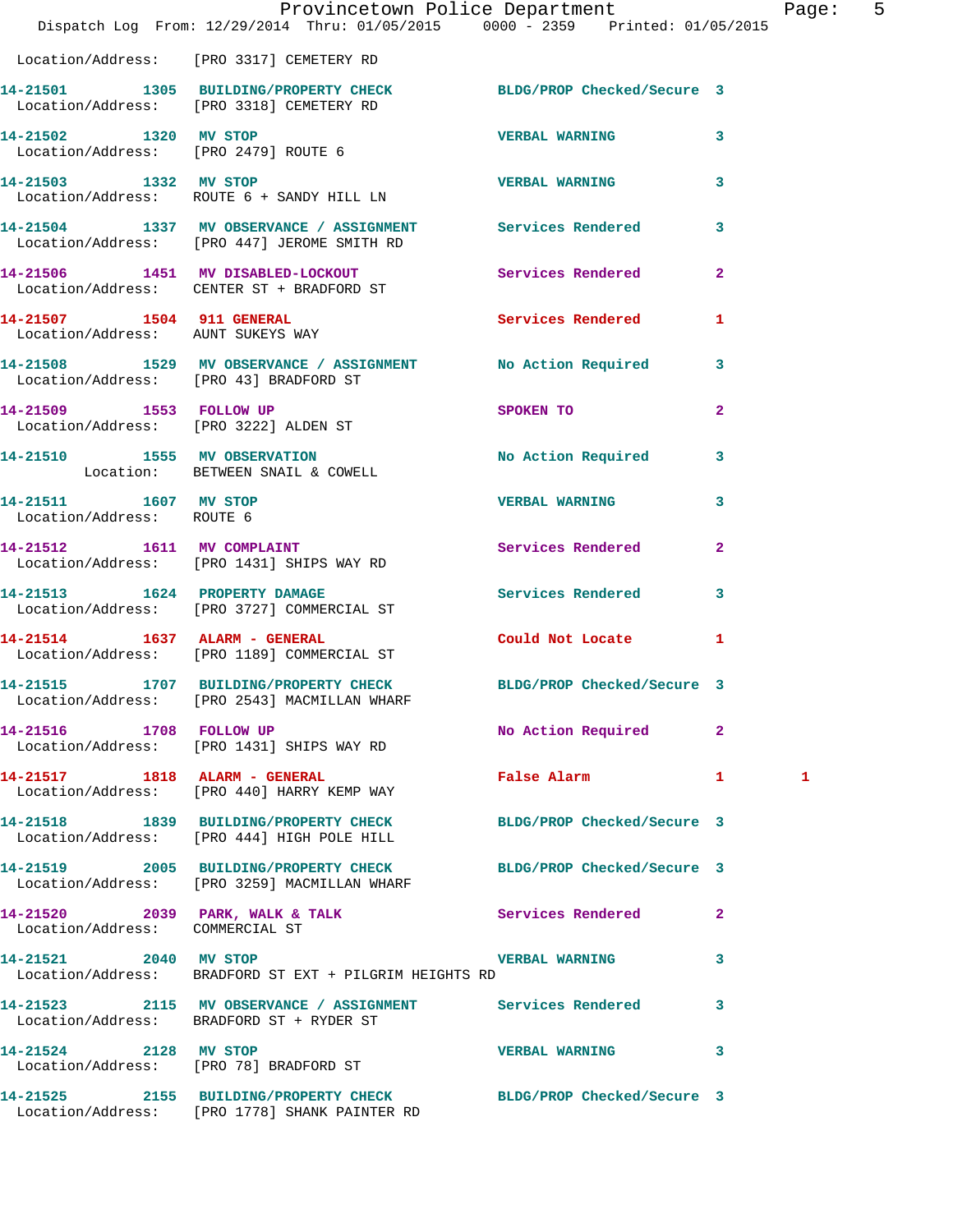|                                   | Dispatch Log From: 12/29/2014 Thru: 01/05/2015 0000 - 2359 Printed: 01/05/2015                                  | Provincetown Police Department |              | Page: 6 |  |
|-----------------------------------|-----------------------------------------------------------------------------------------------------------------|--------------------------------|--------------|---------|--|
|                                   | 14-21527 2329 BUILDING/PROPERTY CHECK Services Rendered 3<br>Location/Address: [PRO 2483] COMMERCIAL ST         |                                |              |         |  |
|                                   | 14-21528 2336 BUILDING/PROPERTY CHECK BLDG/PROP Checked/Secure 3<br>Location/Address: [PRO 447] JEROME SMITH RD |                                |              |         |  |
|                                   | 14-21529 2347 PARK, WALK & TALK 3 Services Rendered 2<br>Location/Address: [PRO 105] COMMERCIAL ST              |                                |              |         |  |
| For Date: $01/01/2015$ - Thursday |                                                                                                                 |                                |              |         |  |
|                                   | 15-1 0001 2015 BIKE INVENTORY LOG Services Rendered<br>Location/Address: [PRO 542] SHANK PAINTER RD             |                                | $\mathbf{2}$ |         |  |
|                                   | 15-2 0002 LOBBY TRAFFIC<br>Location/Address: [PRO 542] SHANK PAINTER RD                                         | Services Rendered 2            |              | 8       |  |
|                                   | 15-3 0029 PARK, WALK & TALK<br>Location/Address: [PRO 105] COMMERCIAL ST                                        | Services Rendered              | $\mathbf{2}$ |         |  |
|                                   | 15-4 0058 BUILDING/PROPERTY CHECK Services Rendered<br>Location/Address: [PRO 2977] COMMERCIAL ST               |                                | 3            |         |  |
|                                   | 15-5 0107 SAFE DRIVE ASSIST<br>Location/Address: [PRO 208] COMMERCIAL ST                                        | <b>Services Rendered</b>       | $\mathbf{3}$ |         |  |
|                                   | 15-6 0116 DISTURBANCE<br>Location/Address: [PRO 3443] COMMERCIAL ST                                             | Could Not Locate 1             |              | 1       |  |
|                                   | 15-7 0152 BURGLAR ALARM<br>Location/Address: [PRO 43] BRADFORD ST                                               | BLDG/PROP Checked/Secure 1     |              |         |  |
|                                   | 15-8 0158 DISTURBANCE<br>Location/Address: [PRO 3443] COMMERCIAL ST                                             | <b>VERBAL WARNING</b>          | 1            |         |  |
|                                   | 15-9 		 0213 MV OBSERVANCE / ASSIGNMENT Services Rendered 3<br>Location/Address: [PRO 2577] BRADFORD ST         |                                |              |         |  |
|                                   | 15-10 0252 BUILDING/PROPERTY CHECK BLDG/PROP Checked/Secure 3<br>Location/Address: [PRO 3296] SHANK PAINTER RD  |                                |              |         |  |
|                                   | 15-11 0258 PARK, WALK & TALK<br>Location/Address: [PRO 539] SHANK PAINTER RD                                    | Services Rendered 2            |              |         |  |
|                                   | 15-12 0517 BUILDING/PROPERTY CHECK BLDG/PROP Checked/Secure 3<br>Location/Address: [PRO 3727] COMMERCIAL ST     |                                |              |         |  |
|                                   | 15-13 0519 BUILDING/PROPERTY CHECK Services Rendered 3<br>Location/Address: [PRO 2898] JEROME SMITH RD          |                                |              |         |  |
| 15-14 0537 VERBAL SPEED           | Location/Address: [PRO 2391] BRADFORD ST                                                                        | <b>VERBAL WARNING</b>          | 3            |         |  |
|                                   | 15-15 0734 MEDICAL EMERGENCY<br>Location/Address: [PRO 1009] NELSON AVE                                         | PATIENT REFUSAL                | $\mathbf{1}$ |         |  |
|                                   | 15-16 		 0818 BUILDING/PROPERTY CHECK Services Rendered<br>Location/Address: [PRO 3430] COMMERCIAL ST           |                                | $\mathbf{3}$ |         |  |
|                                   | 15-17 0829 MV OBSERVANCE / ASSIGNMENT Services Rendered 3<br>Location/Address: HIGH POLE HL + BRADFORD ST       |                                |              |         |  |
|                                   | 15-18 0829 BUILDING/PROPERTY CHECK BLDG/PROP Checked/Secure 3<br>Location/Address: [PRO 530] SHANK PAINTER RD   |                                |              |         |  |
|                                   | 15-19 		 0859 MV OBSERVANCE / ASSIGNMENT Services Rendered 3<br>Location/Address: SNAIL RD + COMMERCIAL ST      |                                |              |         |  |
| 15-20 0935 OPEN DOOR              | Location/Address: [PRO 3737] BRADFORD ST                                                                        | BLD/PROP CHECKED UNSECUR 3     |              |         |  |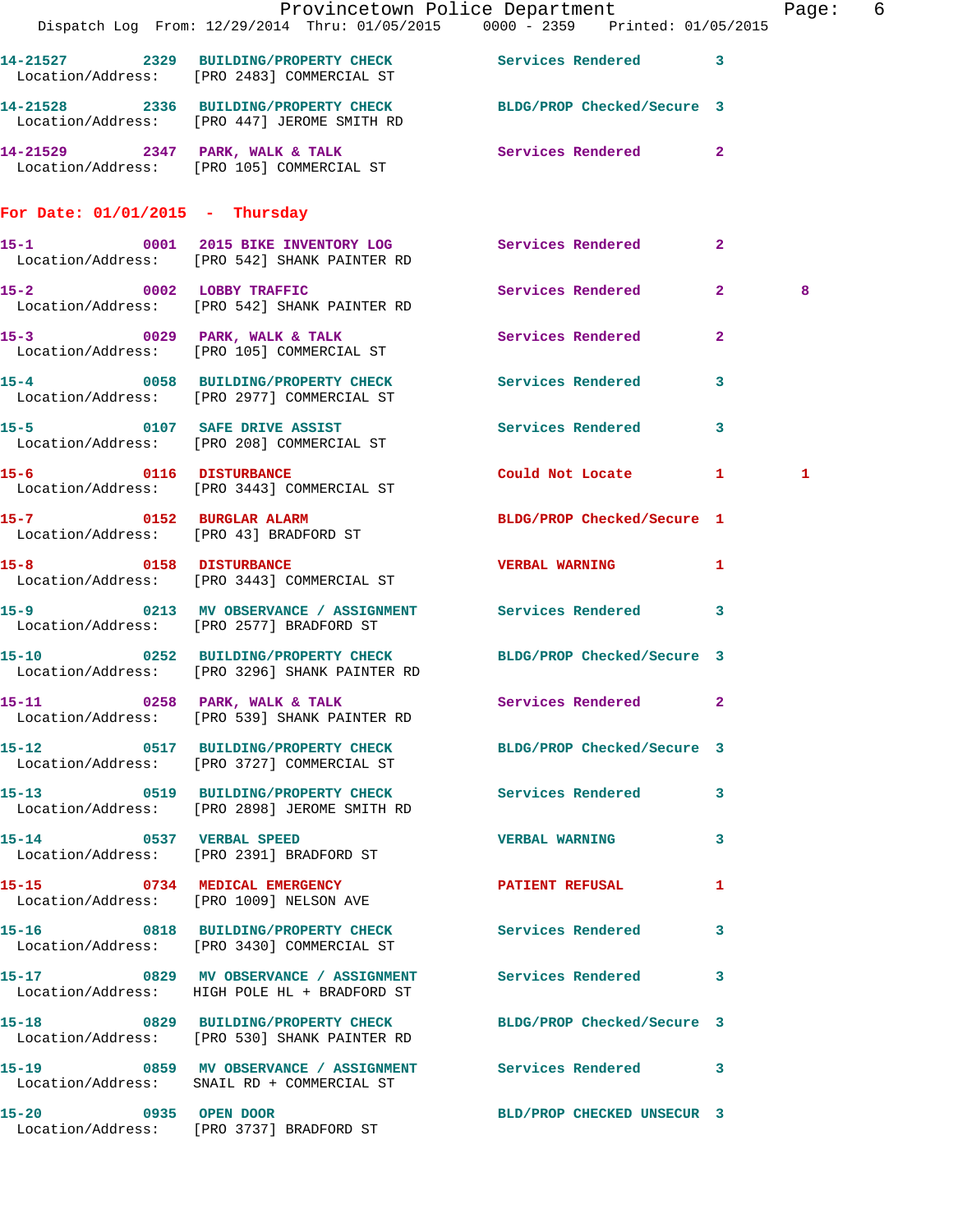|                                                                  | 15-21 0948 BUILDING/PROPERTY CHECK<br>Location/Address: [PRO 2206] COMMERCIAL ST                                     | BLDG/PROP Checked/Secure 3 |                         |
|------------------------------------------------------------------|----------------------------------------------------------------------------------------------------------------------|----------------------------|-------------------------|
| 15-22 1000 MV STOP                                               | Location/Address: [PRO 2308] COMMERCIAL ST                                                                           | <b>VERBAL WARNING</b>      | 3                       |
| Location/Address: CONWELL ST                                     | 15-23 1029 MV OBSERVANCE / ASSIGNMENT Services Rendered 3                                                            |                            |                         |
|                                                                  | 15-24 1134 PROPERTY RETURNED<br>Location/Address: [PRO 1626] COMMERCIAL ST<br>Refer To $P/C$ : 14-317-AR             | Services Rendered 3        |                         |
| 15-25 1216 MV STOP                                               | Location/Address: [PRO 1886] BRADFORD ST                                                                             | Citation/Warning Issued 3  |                         |
| Location/Address: [PRO 2520] PRINCE ST                           | 15-26 1227 BUILDING/PROPERTY CHECK                                                                                   | Services Rendered 3        |                         |
| 15-27 1319 MV STOP<br>Location/Address: CONWELL ST               |                                                                                                                      | <b>VERBAL WARNING</b>      | 3                       |
| 15-28 1326 MV STOP                                               | Location/Address: ROUTE 6 + CONWELL ST                                                                               | Citation/Warning Issued 3  |                         |
|                                                                  | 15-29 1336 BUILDING/PROPERTY CHECK<br>Location/Address: [PRO 447] JEROME SMITH RD                                    | BLDG/PROP Checked/Secure 3 |                         |
| 15-30 1348 MV STOP                                               | Location/Address: [PRO 2207] SHANK PAINTER RD                                                                        | <b>VERBAL WARNING</b>      | $\overline{\mathbf{3}}$ |
| 15-31 1406 MV STOP                                               | Location/Address: BREWSTER ST + BRADFORD ST                                                                          | <b>VERBAL WARNING</b>      | 3                       |
|                                                                  | 15-32 1432 PARKING COMPLAINT / GENERAL Citation/Warning Issued 3<br>Location/Address: [PRO 2113] COMMERCIAL ST       |                            |                         |
|                                                                  | 15-33 1435 SEAL STUCK ON BREAKWATER<br>Location/Address: [PRO 2308] COMMERCIAL ST                                    | Taken/Referred to Other 2  |                         |
| 15-34<br>Location/Address: ROUTE 6 + SNAIL RD                    | 1551 MV OBSERVANCE / ASSIGNMENT Services Rendered 3                                                                  |                            |                         |
| 15-35 1607 MV STOP<br>Location/Address: [PRO 2521] ROUTE 6       |                                                                                                                      | <b>VERBAL WARNING</b>      | 3                       |
|                                                                  | 15-36 1626 ASSIST AGENCY / MUTUAL AID/NPS Taken/Referred to Other 3<br>Location/Address: [PRO 2490] PROVINCELANDS RD |                            |                         |
|                                                                  | 15-37 1719 ASSIST AGENCY / MUTUAL AID Services Rendered<br>Location/Address: [PRO 2490] PROVINCELANDS RD             |                            | 3                       |
| 15-38<br>Location/Address: [PRO 512] PRINCE ST                   | 1740 BUILDING/PROPERTY CHECK                                                                                         | BLDG/PROP Checked/Secure 3 |                         |
|                                                                  | 15-39 1811 BUILDING/PROPERTY CHECK<br>Location/Address: [PRO 3259] MACMILLAN WHARF                                   | BLDG/PROP Checked/Secure 3 |                         |
| 15-40 1900 MEDICAL EMERGENCY                                     | Location/Address: [PRO 1892] SHANK PAINTER RD                                                                        | Services Rendered 1        |                         |
| 15-41 2010 FIRE/CHIMNEY<br>Location/Address: PEARL ST + BREWSTER |                                                                                                                      | Extinguished               | 1                       |
| 15-42<br>Location/Address: ROUTE 6 + SNAIL RD                    | 2051 MV OBSERVANCE / ASSIGNMENT Services Rendered                                                                    |                            | 3                       |
| Location/Address: ROUTE 6 + SNAIL RD                             | 15-43 2053 MV OBSERVANCE / ASSIGNMENT Services Rendered                                                              |                            | 3                       |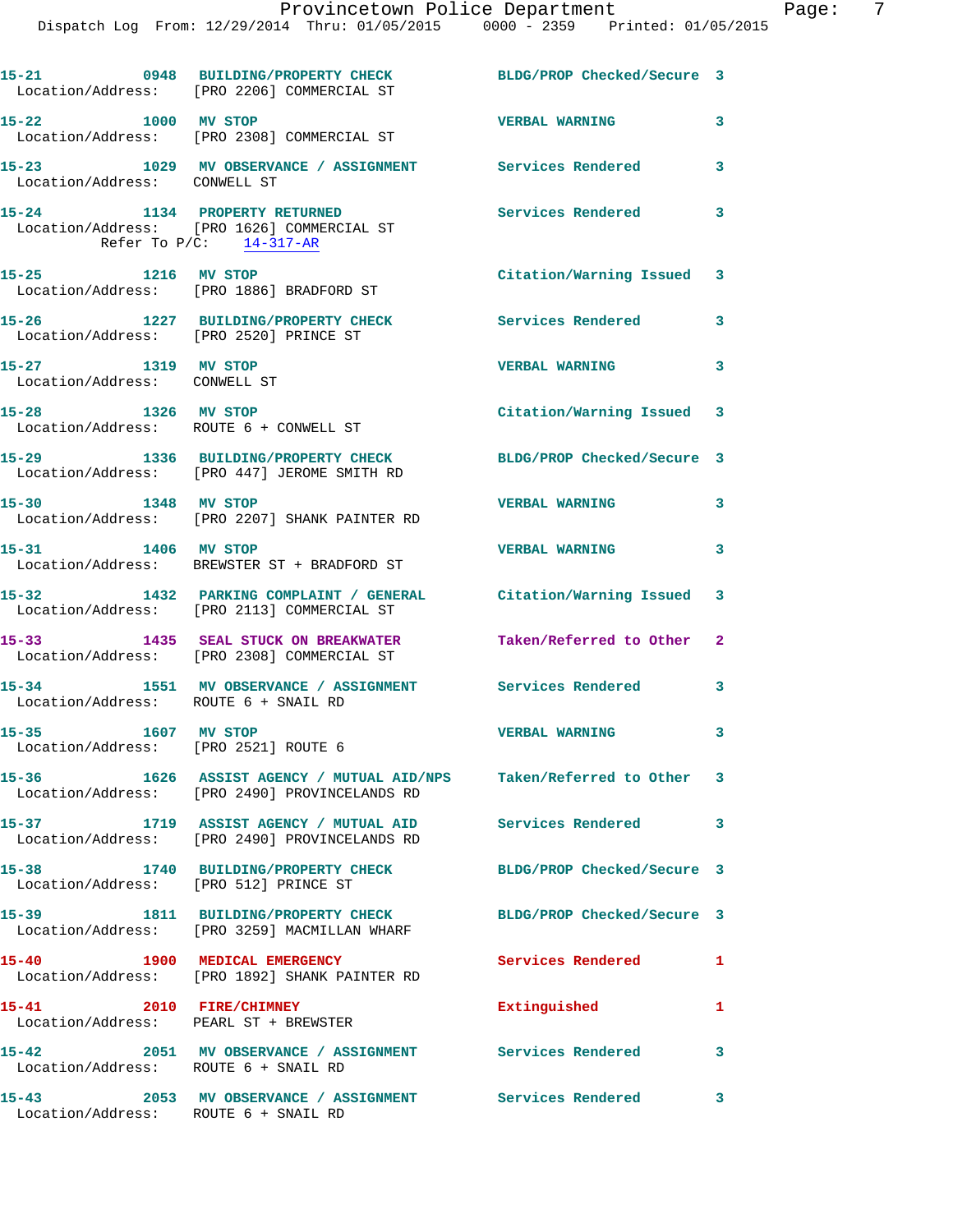|                                     |                                                                                                               | Provincetown Police Department                   | Page: 8 |
|-------------------------------------|---------------------------------------------------------------------------------------------------------------|--------------------------------------------------|---------|
|                                     | Dispatch Log From: 12/29/2014 Thru: 01/05/2015 0000 - 2359 Printed: 01/05/2015                                |                                                  |         |
|                                     | 15-44 2105 MEDICAL EMERGENCY/TWISTED ANKL Services Rendered 1<br>Location/Address: [PRO 965] KIMBERLY LN      |                                                  |         |
|                                     | 15-45 2319 BUILDING/PROPERTY CHECK BLDG/PROP Checked/Secure 3<br>Location/Address: [PRO 2561] CENTER ST       |                                                  |         |
|                                     | 15-47 2330 BUILDING/PROPERTY CHECK Services Rendered 3<br>Location/Address: [PRO 2499] RACE POINT RD          |                                                  |         |
| For Date: $01/02/2015$ - Friday     |                                                                                                               |                                                  |         |
|                                     | 15-46 0000 LOBBY TRAFFIC<br>Location/Address: [PRO 542] SHANK PAINTER RD                                      | Services Rendered 2                              | 23      |
|                                     | 15-48 0001 BUILDING/PROPERTY CHECK BLDG/PROP Checked/Secure 3<br>Location/Address: [PRO 3259] MACMILLAN WHARF |                                                  |         |
|                                     | 15-49 0014 MV OBSERVANCE / ASSIGNMENT Services Rendered 3<br>Location/Address: BRADFORD ST + RYDER ST         |                                                  |         |
| Location/Address: HIGH POLE HILL    | 15-50 0025 VERBAL STOP SIGN 15 VERBAL WARNING                                                                 | 3                                                |         |
|                                     | 15-51 0033 BUILDING/PROPERTY CHECK Services Rendered 3<br>Location/Address: [PRO 2483] COMMERCIAL ST          |                                                  |         |
|                                     | 15-52 0058 BUILDING/PROPERTY CHECK Services Rendered 3<br>Location/Address: [PRO 3430] COMMERCIAL ST          |                                                  |         |
|                                     | 15-53 0106 VERBAL SPEED<br>Location/Address: CONANT ST + COMMERCIAL ST                                        | <b>VERBAL WARNING</b> 3                          |         |
| Refer To Arrest: 15-1-AR            | 15-54 0111 OUI ARREST<br>Location/Address: W VINE ST + COMMERCIAL ST                                          | Arrest(s) Made<br>3                              |         |
|                                     | 15-55 0430 BUILDING/PROPERTY CHECK BLDG/PROP Checked/Secure 3<br>Location/Address: [PRO 545] SHANK PAINTER RD |                                                  |         |
| Location/Address: [PRO 521] ROUTE 6 | 15-56 0557 BUILDING/PROPERTY CHECK Services Rendered 3                                                        |                                                  |         |
|                                     | 15-57 0734 BROKEN MAN HOLE COVER<br>Location: [PRO 3431] LOPES SQUARE                                         | <b>Services Rendered 2003</b>                    | 3       |
| 15-58 0736 MV STOP                  | Location/Address: CONANT ST + BRADFORD ST                                                                     | VERBAL WARNING 3                                 |         |
|                                     | 15-59 0737 BUILDING/PROPERTY CHECK BLDG/PROP Checked/Secure 3<br>Location/Address: [PRO 1638] COMMERCIAL ST   |                                                  |         |
|                                     | 15-60 0822 BUILDING/PROPERTY CHECK<br>Location/Address: [PRO 3259] MACMILLAN WHARF                            | BLDG/PROP Checked/Secure 3                       |         |
| 15-61 0900 FOLLOW UP                | Location/Address: [PRO 542] SHANK PAINTER RD                                                                  | Services Rendered 2                              |         |
| 15-62 0952 ALARM - GENERAL          | Location/Address: [PRO 2777] COMMERCIAL ST                                                                    | False Alarm <b>Exercise Service Service</b><br>1 |         |
| 15-63 1006 MV STOP                  | Location/Address: [PRO 204] COMMERCIAL ST                                                                     | Citation/Warning Issued 3                        |         |
|                                     | 15-64 1032 PARK, WALK & TALK<br>Location/Address: [PRO 105] COMMERCIAL ST                                     | Services Rendered<br>$\mathbf{2}$                |         |
|                                     | 15-65 1042 PARK, WALK & TALK<br>Location/Address: [PRO 488] MAYFLOWER AVE                                     | Services Rendered<br>$\mathbf{2}$                |         |
|                                     |                                                                                                               | Transported to Hospital 1                        |         |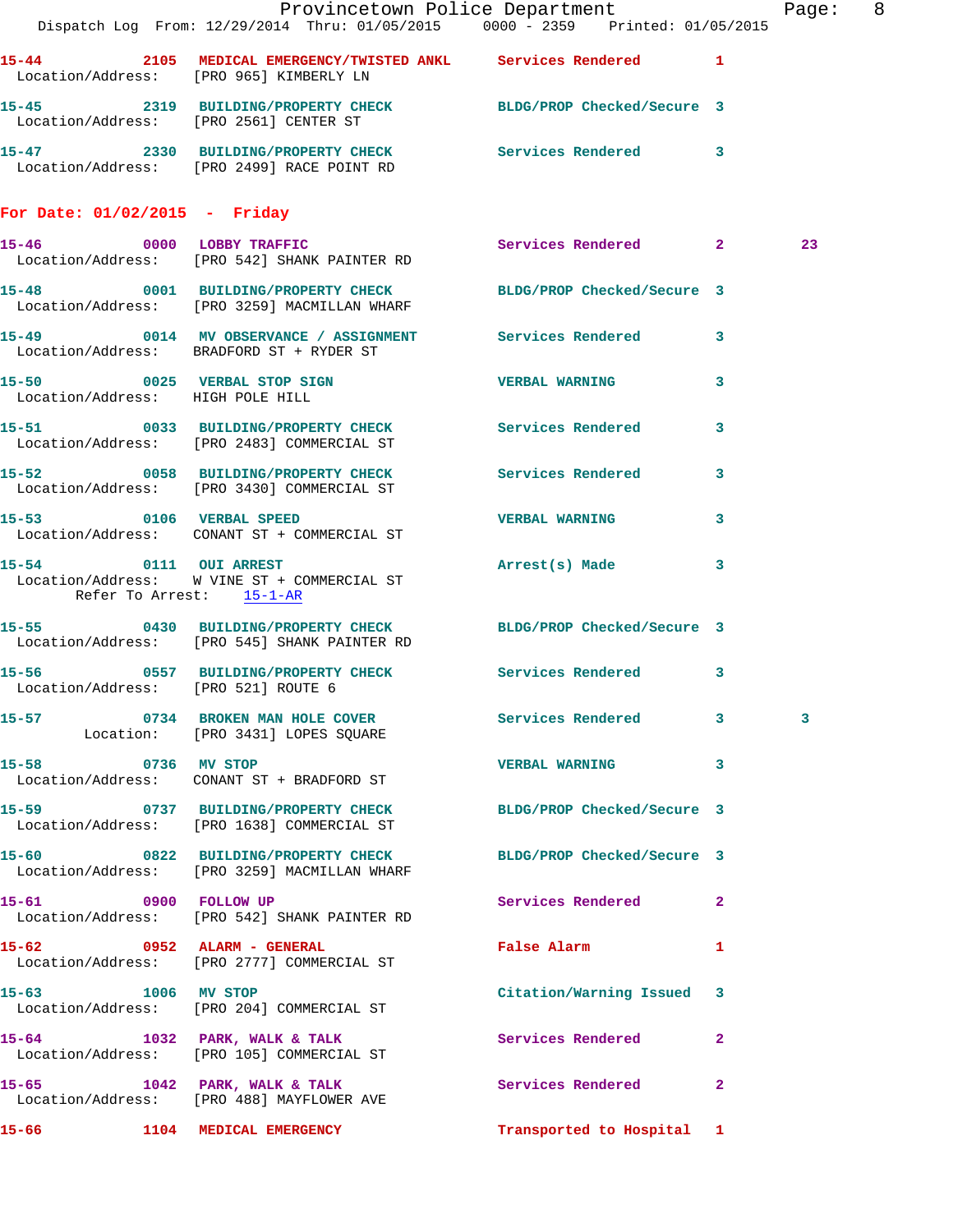|                                                            | Dispatch Log From: 12/29/2014 Thru: 01/05/2015 0000 - 2359 Printed: 01/05/2015                               | Provincetown Police Department | Page: 9      |
|------------------------------------------------------------|--------------------------------------------------------------------------------------------------------------|--------------------------------|--------------|
|                                                            | Location/Address: [PRO 440] HARRY KEMP WAY                                                                   |                                |              |
|                                                            | 15-67 1128 B & E BURGLARY Services Rendered 2<br>Location/Address: [PRO 2977] COMMERCIAL ST                  |                                |              |
|                                                            | 15-69 1210 SERVE SUMMONS<br>Location/Address: [PRO 542] SHANK PAINTER RD                                     | Services Rendered 3            |              |
|                                                            | 15-70 1255 ALARM - FIRE Services Rendered 1<br>Location/Address: [PRO 316] COMMERCIAL ST                     |                                |              |
|                                                            | 15-71 1403 PROPERTY CHECK REQUEST Services Rendered 3<br>Location/Address: [PRO 2977] COMMERCIAL ST          |                                |              |
| Location/Address: RACE POINT RD                            | 15-72 1415 LANDLORD/TENANT Services Rendered                                                                 |                                | $\mathbf{2}$ |
|                                                            | 15-73 1440 GENERATOR TEST                                                                                    | Services Rendered 3            |              |
|                                                            | 15-74 1459 MV OBSERVANCE / ASSIGNMENT Services Rendered 3<br>Location/Address: [PRO 1892] SHANK PAINTER RD   |                                |              |
|                                                            | 15-78 1515 SERVICE CALL<br>Location/Address: [PRO 3189] MEADOW RD                                            | Services Rendered 3            |              |
|                                                            | 15-75 1532 BUILDING/PROPERTY CHECK BLDG/PROP Checked/Secure 3<br>Location/Address: [PRO 447] JEROME SMITH RD |                                |              |
|                                                            | 15-76 1558 MV STOP<br>Location/Address: [PRO 175] COMMERCIAL ST                                              | <b>VERBAL WARNING</b>          | $\mathbf{3}$ |
| 15-77 1602 MV STOP                                         | Location/Address: [PRO 175] COMMERCIAL ST                                                                    | <b>VERBAL WARNING</b>          | 3            |
|                                                            | 15-79 1610 MEDICAL EMERGENCY/D.O.T. Transported to Hospital 1<br>Location/Address: [PRO 440] HARRY KEMP WAY  |                                |              |
| 15-81 1649 FOLLOW UP                                       | Location/Address: [PRO 3189] MEADOW RD                                                                       | SPOKEN TO                      | $\mathbf{2}$ |
| Location/Address: [PRO 512] PRINCE ST                      | 15-82 1705 BUILDING/PROPERTY CHECK BLDG/PROP Checked/Secure 3                                                |                                |              |
| 15-83 1747 MV STOP                                         | Location/Address: [PRO 80] CARVER ST                                                                         | <b>VERBAL WARNING</b>          | 3            |
|                                                            | 15-84 1859 MV OBSERVANCE / ASSIGNMENT Services Rendered 3<br>Location/Address: BRADFORD ST + HOWLAND ST      |                                |              |
| 15-85 1907 MV STOP                                         | Location/Address: [PRO 357] COMMERCIAL ST                                                                    | VERBAL WARNING 3               |              |
|                                                            | 15-86 1921 BUILDING/PROPERTY CHECK BLDG/PROP Checked/Secure 3<br>Location/Address: [PRO 175] COMMERCIAL ST   |                                |              |
|                                                            | 15-87 1929 MV OBSERVANCE / ASSIGNMENT Services Rendered 3<br>Location/Address: [PRO 3099] SHANK PAINTER RD   |                                |              |
| 15-88 1940 MV COMPLAINT<br>Location/Address: COMMERCIAL ST |                                                                                                              | Citation/Warning Issued 2      |              |
|                                                            | 15-90 1945 MEDICAL EMERGENCY<br>Location/Address: [PRO 1233] COMMERCIAL ST                                   | Services Rendered              | 1            |
|                                                            | 15-92 2031 PARK, WALK & TALK<br>Location/Address: [PRO 105] COMMERCIAL ST                                    | Services Rendered              | $\mathbf{2}$ |
| 15-93 2034 BAR CHECK                                       | Location/Address: [PRO 399] COMMERCIAL ST                                                                    | Services Rendered              | $\mathbf{2}$ |
| 15-94<br>2037 BAR CHECK                                    |                                                                                                              | Services Rendered 2            |              |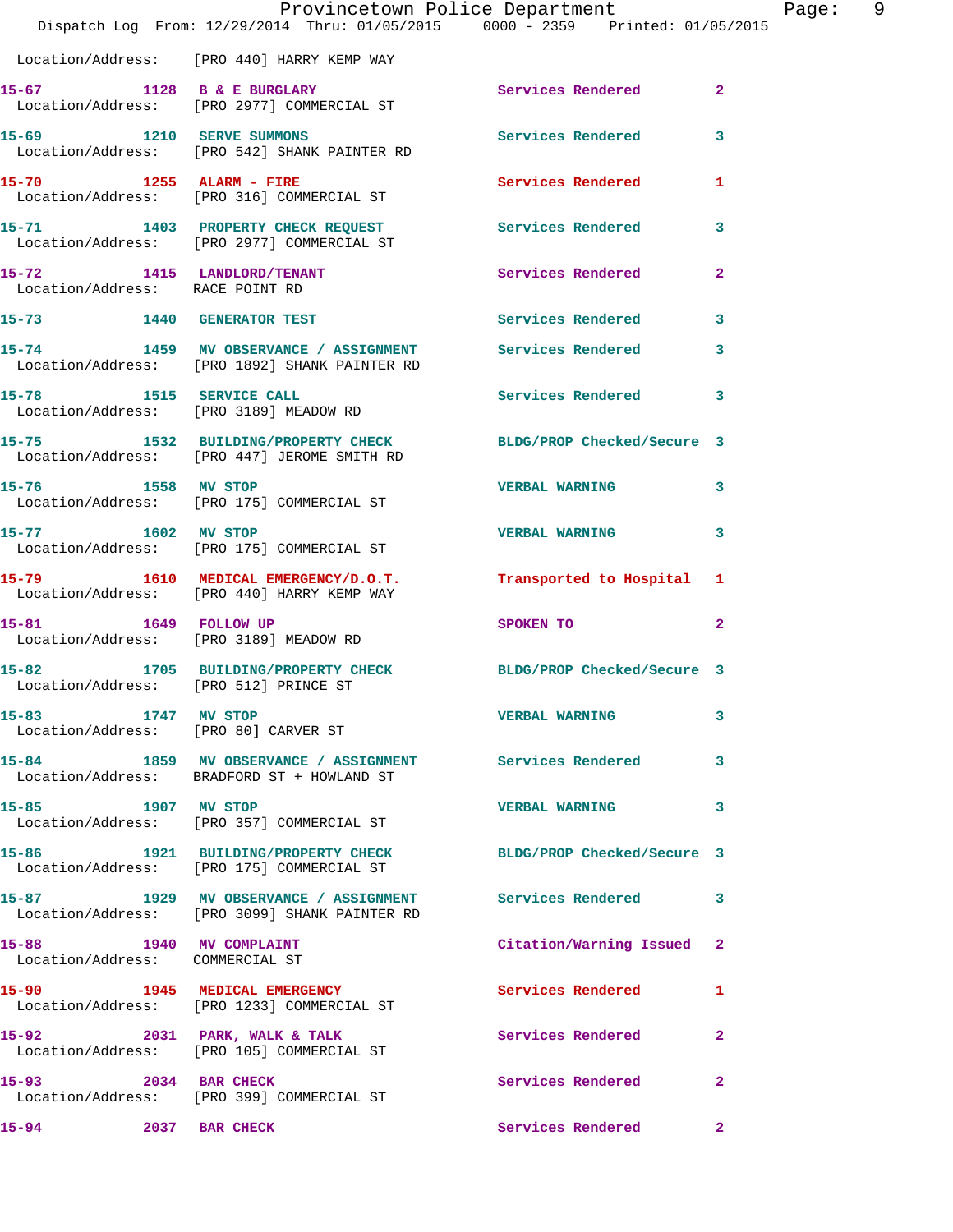|                                        | Dispatch Log From: 12/29/2014 Thru: 01/05/2015 0000 - 2359 Printed: 01/05/2015                                | Provincetown Police Department |              | Page: 10          |  |
|----------------------------------------|---------------------------------------------------------------------------------------------------------------|--------------------------------|--------------|-------------------|--|
|                                        | Location/Address: [PRO 2737] COMMERCIAL ST                                                                    |                                |              |                   |  |
| 15-95                                  | 2041 DISTURBANCE/PHONE Services Rendered 1<br>Location/Address: [PRO 1760] PRISCILLA ALDEN RD                 |                                |              |                   |  |
| 15-96 2043 BAR CHECK                   | Location/Address: [PRO 3443] COMMERCIAL ST                                                                    | Services Rendered              | $\mathbf{2}$ |                   |  |
|                                        | 15-97 2050 BUILDING/PROPERTY CHECK BLDG/PROP Checked/Secure 3<br>Location/Address: [PRO 2977] COMMERCIAL ST   |                                |              |                   |  |
|                                        | 15-98 2109 BUILDING/PROPERTY CHECK BLDG/PROP Checked/Secure 3<br>Location/Address: [PRO 2543] MACMILLAN WHARF |                                |              |                   |  |
|                                        | 15-99 2127 SUSPICIOUS ACTIVITY/M/V<br>Location/Address: [PRO 2490] PROVINCELANDS RD                           | SPOKEN TO                      | $\mathbf{2}$ |                   |  |
|                                        | 15-100 2308 LOBBY TRAFFIC<br>Location/Address: [PRO 542] SHANK PAINTER RD                                     | Services Rendered 3            |              | $12 \overline{ }$ |  |
|                                        | 15-101 2329 BUILDING/PROPERTY CHECK BLDG/PROP Checked/Secure 3<br>Location/Address: [PRO 2483] COMMERCIAL ST  |                                |              |                   |  |
| Location/Address: [PRO 560] TREMONT ST | 15-102 2338 BUILDING/PROPERTY CHECK                                                                           | BLDG/PROP Checked/Secure 3     |              |                   |  |
|                                        | 15-103 2344 BUILDING/PROPERTY CHECK BLDG/PROP Checked/Secure 3<br>Location/Address: [PRO 306] COMMERCIAL ST   |                                |              |                   |  |
|                                        | 15-104 2354 BUILDING/PROPERTY CHECK Services Rendered 3<br>Location/Address: [PRO 2977] COMMERCIAL ST         |                                |              |                   |  |
| For Date: $01/03/2015$ - Saturday      |                                                                                                               |                                |              |                   |  |
| $15 - 105$                             | 0017 MV OBSERVANCE / ASSIGNMENT Services Rendered 3<br>Location/Address: BRADFORD ST + STANDISH ST            |                                |              |                   |  |
|                                        | 15-106 0053 PARK, WALK & TALK Services Rendered<br>Location: [PRO 3431] LOPES SQUARE                          |                                | $\mathbf{2}$ |                   |  |
| 0113 MV STOP<br>15-107                 | Location/Address: [PRO 146] COMMERCIAL ST                                                                     | VERBAL WARNING                 | $\mathbf{3}$ |                   |  |
|                                        | 15-108 0125 BUILDING/PROPERTY CHECK BLDG/PROP Checked/Secure 3<br>Location/Address: [PRO 3189] MEADOW RD      |                                |              |                   |  |
|                                        | 15-109 0200 BUILDING/PROPERTY CHECK<br>Location/Address: [PRO 2899] COMMERCIAL                                | BLDG/PROP Checked/Secure 3     |              |                   |  |
|                                        | 15-110 0236 BUILDING/PROPERTY CHECK<br>Location/Address: [PRO 1251] SEASHORE PARK DR                          | BLDG/PROP Checked/Secure 3     |              |                   |  |
|                                        | 15-111 0308 BUILDING/PROPERTY CHECK<br>Location/Address: [PRO 444] HIGH POLE HILL                             | BLDG/PROP Checked/Secure 3     |              |                   |  |
|                                        | 15-112 0454 MEDICAL EMERGENCY<br>Location/Address: [PRO 3179] MEADOW RD                                       | Transported to Hospital 1      |              |                   |  |
|                                        | 15-114 0544 BUILDING/PROPERTY CHECK<br>Location/Address: [PRO 2206] COMMERCIAL ST                             | BLDG/PROP Checked/Secure 3     |              |                   |  |
|                                        | 15-115 0719 BUILDING/PROPERTY CHECK<br>Location/Address: [PRO 2490] PROVINCELANDS RD                          | Services Rendered 3            |              |                   |  |
|                                        | 15-116 0809 BUILDING/PROPERTY CHECK BLDG/PROP Checked/Secure 3<br>Location/Address: [PRO 3317] CEMETERY RD    |                                |              |                   |  |
|                                        | 15-117 0809 BUILDING/PROPERTY CHECK BLDG/PROP Checked/Secure 3<br>Location/Address: [PRO 3318] CEMETERY RD    |                                |              |                   |  |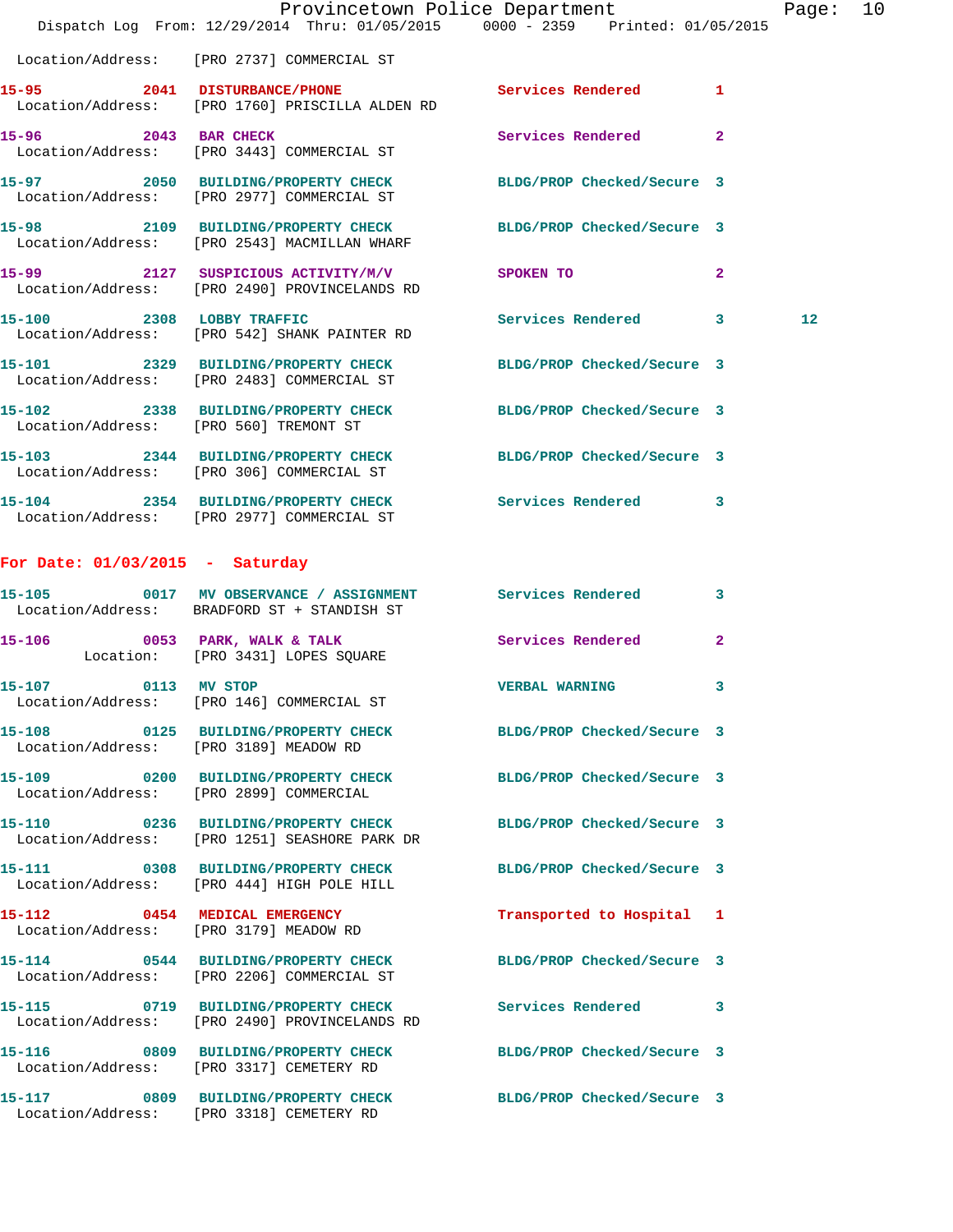|                                                                        | Provincetown Police Department<br>Dispatch Log From: 12/29/2014 Thru: 01/05/2015 0000 - 2359 Printed: 01/05/2015 |                            |                |
|------------------------------------------------------------------------|------------------------------------------------------------------------------------------------------------------|----------------------------|----------------|
|                                                                        | 15-118 0813 MEDICAL EMERGENCY Transported to Hospital 1<br>Location/Address: [PRO 1012] NELSON AVE               |                            |                |
|                                                                        | 15-120 0819 SUSPICIOUS ACTIVITY<br>Location/Address: [PRO 396] COMMERCIAL ST                                     | Could Not Locate           | $\mathbf{2}$   |
| Location/Address: [PRO 569] WINSLOW ST                                 | 15-119 0823 ASSIST CITIZEN-STAFF PHS No Action Required                                                          |                            | 3              |
|                                                                        | 15-121 0905 SUSPICIOUS ACTIVITY<br>Location/Address: [PRO 924] FRANKLIN ST                                       | SPOKEN TO                  | $\overline{a}$ |
| Location/Address: [PRO 571] ALDEN ST                                   | 15-122 0915 BUILDING/PROPERTY CHECK                                                                              | BLDG/PROP Checked/Secure 3 |                |
|                                                                        | 15-123 0925 BUILDING/PROPERTY CHECK BLDG/PROP Checked/Secure 3<br>Location/Address: [PRO 2500] COMMERCIAL ST     |                            |                |
|                                                                        | 15-124 0926 FOUND CHECKS<br>Location/Address: [PRO 855] COMMERCIAL ST                                            | No Action Required         | 3              |
| 15-125 0927 COMPLAINT                                                  | Location/Address: [PRO 2490] PROVINCELANDS RD                                                                    | Taken/Referred to Other    | 3              |
|                                                                        | 15-126 0949 PARK, WALK & TALK<br>Location/Address: [PRO 537] SHANK PAINTER RD                                    | No Action Required         | 2              |
|                                                                        | 15-127 1026 FIRE, STRUCTURE<br>Location/Address: [PRO 1737] BRADFORD ST                                          | Extinguished               | 1              |
|                                                                        | 15-128 1122 PARK, WALK & TALK<br>Location/Address: [PRO 3277] SANDY HILL LN                                      | No Action Required         | $\mathbf{2}$   |
| 15-129 1131 MV ACCIDENT                                                | Location/Address: PEARL ST + COMMERCIAL ST                                                                       | Services Rendered          | 1              |
|                                                                        | 15-130 1213 COMPLAINT<br>Location/Address: [PRO 1626] COMMERCIAL ST                                              | Could Not Locate           | 3              |
|                                                                        | 15-131 1218 BUILDING/PROPERTY CHECK<br>Location/Address: [PRO 447] JEROME SMITH RD                               | BLDG/PROP Checked/Secure 3 |                |
| 15-133 1319 PARK, WALK & TALK<br>Location/Address: [PRO 3222] ALDEN ST |                                                                                                                  | No Action Required         | $\mathbf{2}$   |
| 15-134 1357 PARK, WALK & TALK                                          | Location/Address: [PRO 285] COMMERCIAL ST                                                                        | No Action Required         | $\overline{a}$ |
|                                                                        | 15-135 1421 BUILDING/PROPERTY CHECK<br>Location/Address: [PRO 519] RACE POINT RD                                 | BLDG/PROP Checked/Secure 3 |                |
| 15-136                                                                 | 1424 ASSIST CITIZEN<br>Location/Address: [PRO 542] SHANK PAINTER RD<br>Refer To Arrest: 14-298-AR                | Services Rendered          | 3              |
| 15-137 1429 ANIMAL CALL                                                | Location/Address: [PRO 1634] COMMERCIAL ST                                                                       | Services Rendered          | $\mathbf{2}$   |
|                                                                        | 15-138 1502 MEDICAL EMERGENCY/DOT<br>Location/Address: [PRO 440] HARRY KEMP WAY                                  | Transported to Hospital    | 1              |
|                                                                        | 15-139 1530 COMPLAINT/REQUEST OFFICER<br>Location/Address: [PRO 399] COMMERCIAL ST                               | <b>FOLLOW UP</b>           | 3              |
|                                                                        |                                                                                                                  |                            |                |

**15-141 1607 FOLLOW UP Services Rendered 2**  Location/Address: [PRO 396] COMMERCIAL ST

**15-140 1550 BUILDING/PROPERTY CHECK BLDG/PROP Checked/Secure 3** 

**15-142 1611 MEDICAL EMERGENCY/DOT Transported to Hospital 1** 

Location/Address: [PRO 3317] CEMETERY RD

Page: 11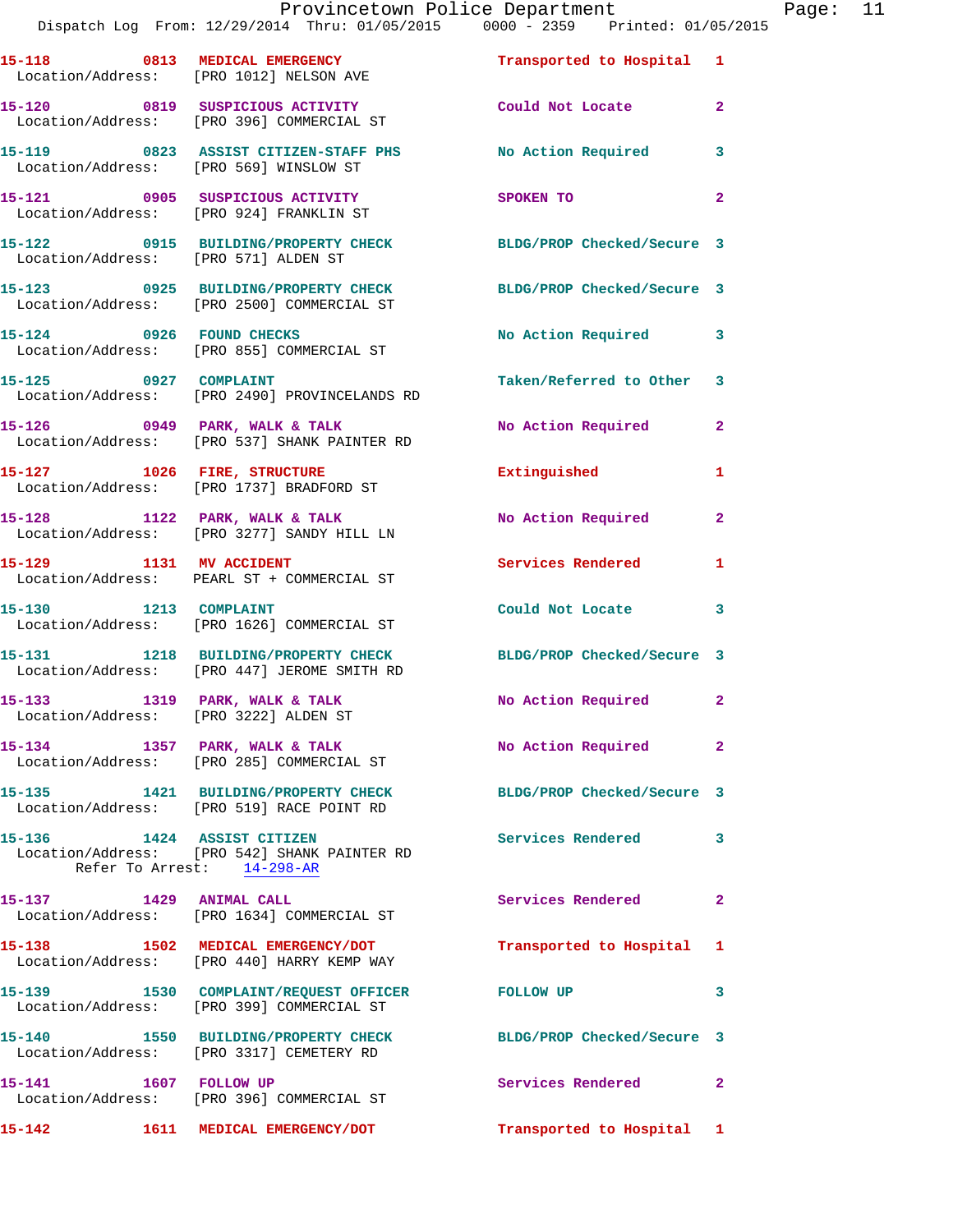|                                        | Dispatch Log From: 12/29/2014 Thru: 01/05/2015 0000 - 2359 Printed: 01/05/2015                                         | Provincetown Police Department Page: 12 |              |  |
|----------------------------------------|------------------------------------------------------------------------------------------------------------------------|-----------------------------------------|--------------|--|
| Location/Address: [PRO 3222] ALDEN ST  |                                                                                                                        |                                         |              |  |
|                                        | 15-143 2001 MEDICAL EMERGENCY/BROKEN LEG Transported to Hospital 1<br>Location/Address: [PRO 523] COMMERCIAL ST        |                                         |              |  |
| Refer To Accident: 15-1-AC             | 15-144 2019 MV HIT & RUN<br>Location/Address: [PRO 1992] COMMERCIAL ST                                                 | SPOKEN TO                               | $\mathbf{2}$ |  |
|                                        | 15-146 2042 BUILDING/PROPERTY CHECK Services Rendered 3<br>Location/Address: [PRO 1626] COMMERCIAL ST                  |                                         |              |  |
|                                        | 15-147 2122 BUILDING/PROPERTY CHECK BLDG/PROP Checked/Secure 3<br>Location/Address: [PRO 3317] CEMETERY RD             |                                         |              |  |
|                                        | 15-148 2123 BUILDING/PROPERTY CHECK BLDG/PROP Checked/Secure 3<br>Location/Address: [PRO 2206] COMMERCIAL ST           |                                         |              |  |
|                                        | 15-149 2215 BUILDING/PROPERTY CHECK BLDG/PROP Checked/Secure 3<br>Location/Address: [PRO 2977] COMMERCIAL ST           |                                         |              |  |
|                                        | 15-150 2300 LOBBY TRAFFIC<br>Location/Address: [PRO 542] SHANK PAINTER RD                                              | Services Rendered 3                     |              |  |
|                                        |                                                                                                                        |                                         | 3            |  |
|                                        | 15-152 2344 BUILDING/PROPERTY CHECK BLDG/PROP Checked/Secure 3<br>Location/Address: [PRO 752] BRADFORD ST              |                                         |              |  |
| For Date: $01/04/2015$ - Sunday        |                                                                                                                        |                                         |              |  |
|                                        | 15-153 0001 BUILDING/PROPERTY CHECK BLDG/PROP Checked/Secure 3<br>Location/Address: [PRO 2977] COMMERCIAL ST           |                                         |              |  |
|                                        | 15-154 0104 SWOLLEN ANKLE<br>Location/Address: [PRO 1251] SEASHORE PARK DR                                             | <b>Services Rendered</b> 1              |              |  |
|                                        | 15-155 0114 BUILDING/PROPERTY CHECK BLDG/PROP Checked/Secure 3<br>Location/Address: [PRO 1251] SEASHORE PARK DR        |                                         |              |  |
|                                        | 15-156 			 0520 BUILDING/PROPERTY CHECK 				BLDG/PROP Checked/Secure 3<br>Location/Address: [PRO 2543] MACMILLAN WHARF |                                         |              |  |
|                                        | 15-157 0556 BUILDING/PROPERTY CHECK BLDG/PROP Checked/Secure 3<br>Location/Address: [PRO 530] SHANK PAINTER RD         |                                         |              |  |
|                                        | 15-158 0913 BUILDING/PROPERTY CHECK BLDG/PROP Checked/Secure 3<br>Location/Address: [PRO 1778] SHANK PAINTER RD        |                                         |              |  |
|                                        | 15-159 0935 BUILDING/PROPERTY CHECK BLDG/PROP Checked/Secure 3<br>Location/Address: [PRO 488] MAYFLOWER AVE            |                                         |              |  |
|                                        | 15-160 1133 BUILDING/PROPERTY CHECK BLDG/PROP Checked/Secure 3<br>Location/Address: [PRO 519] RACE POINT RD            |                                         |              |  |
|                                        | 15-161 1144 BUILDING/PROPERTY CHECK BLDG/PROP Checked/Secure 3<br>Location/Address: [PRO 444] HIGH POLE HILL           |                                         |              |  |
| 15-162 1145 LANDLORD/TENANT            | Location/Address: [PRO 1276] RACE POINT RD                                                                             | SPOKEN TO                               | $\mathbf{2}$ |  |
| Location/Address: COMMERCIAL ST        | 15-163 1154 ANIMAL CALL-INJURED FOX No Action Required                                                                 |                                         | $\mathbf{2}$ |  |
| Location/Address: [PRO 569] WINSLOW ST | 15-164 1159 ASSIST CITIZEN-STAFF AT PHS Services Rendered                                                              |                                         | 3            |  |
|                                        | 15-165 1203 MV OBSERVANCE / ASSIGNMENT Services Rendered 3                                                             |                                         |              |  |

Location/Address: [PRO 446] HOWLAND ST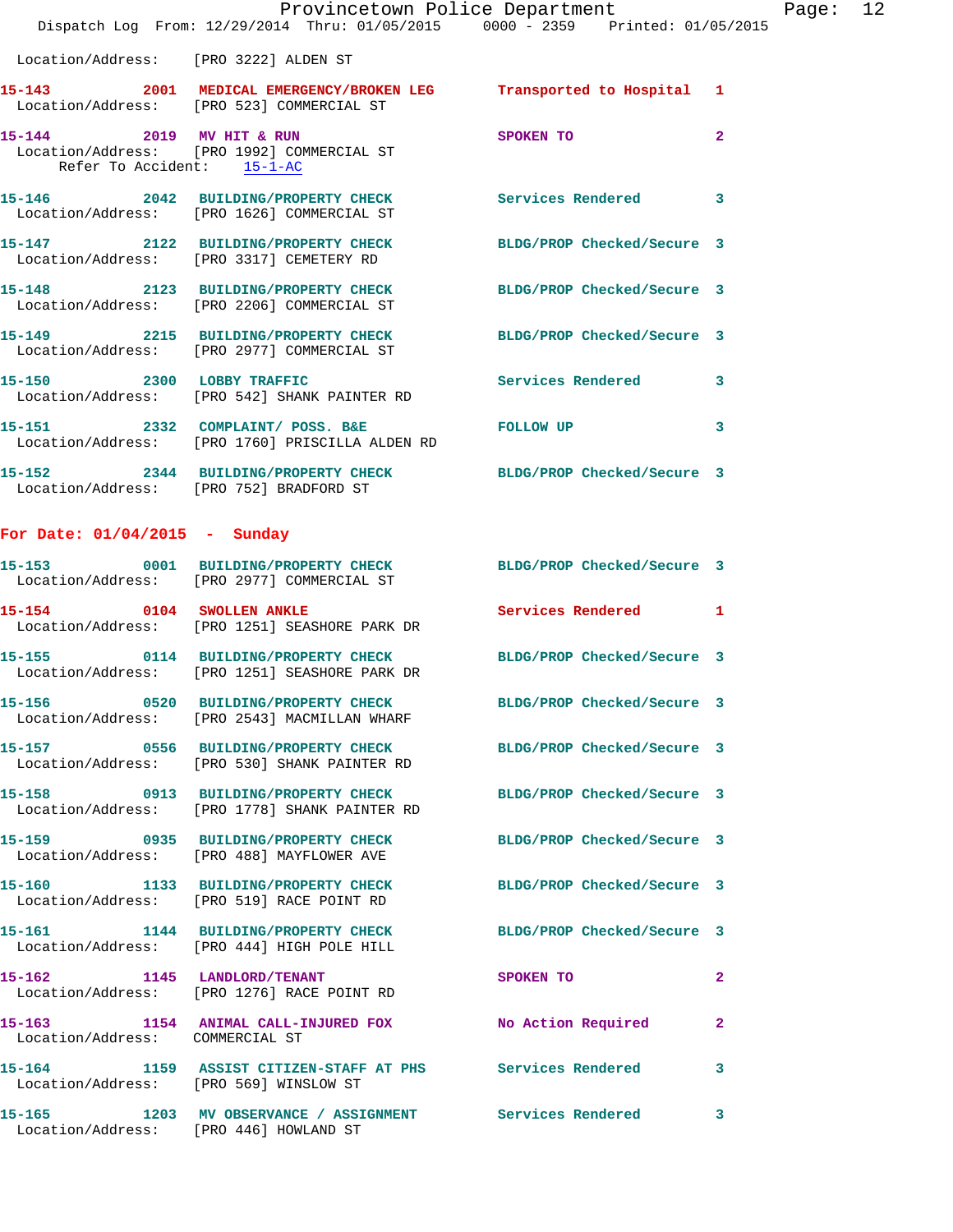|                                                | 15-167 1306 PARK, WALK & TALK<br>Location/Address: [PRO 516] RACE POINT RD            | <b>GONE ON ARRIVAL</b>     | $\mathbf{2}$            |
|------------------------------------------------|---------------------------------------------------------------------------------------|----------------------------|-------------------------|
| 15-168                                         | 1324 LANDLORD/TENANT<br>Location/Address: [PRO 1276] RACE POINT RD                    | Services Rendered          | $\mathbf{2}$            |
|                                                | 15-169 1347 BUILDING/PROPERTY CHECK<br>Location/Address: [PRO 182] COMMERCIAL ST      | BLDG/PROP Checked/Secure 3 |                         |
|                                                | 15-170 1350 FIREARMS / WEAPONS-FIREWORKS<br>Location/Address: [PRO 516] RACE POINT RD | No Action Required         | $\mathbf{2}$            |
| 15-171 1428 ASSIST CITIZEN                     | Location/Address: [PRO 905] COURT ST                                                  | SPOKEN TO                  | $\overline{\mathbf{3}}$ |
| 15-172                                         | 1603 BUILDING/PROPERTY CHECK<br>Location/Address: [PRO 2977] COMMERCIAL ST            | BLDG/PROP Checked/Secure 3 |                         |
| 15-173                                         | 1633 BUILDING/PROPERTY CHECK<br>Location/Address: [PRO 444] HIGH POLE HILL            | BLDG/PROP Checked/Secure 3 |                         |
| 15-174<br>Location/Address: [PRO 3287] ROUTE 6 | 1939 BUILDING/PROPERTY CHECK                                                          | BLDG/PROP Checked/Secure 3 |                         |
|                                                | 15-175 2041 BUILDING/PROPERTY CHECK<br>Location/Address: [PRO 3259] MACMILLAN WHARF   | BLDG/PROP Checked/Secure 3 |                         |
|                                                | 15-176 2046 BUILDING/PROPERTY CHECK<br>Location/Address: [PRO 1626] COMMERCIAL ST     | BLDG/PROP Checked/Secure 3 |                         |
|                                                | 15-177 2125 BUILDING/PROPERTY CHECK<br>Location/Address: [PRO 519] RACE POINT RD      | BLDG/PROP Checked/Secure 3 |                         |
|                                                | 15-178 2144 BUILDING/PROPERTY CHECK<br>Location/Address: [PRO 2206] COMMERCIAL ST     | BLDG/PROP Checked/Secure 3 |                         |
| 15-179                                         | 2152 BUILDING/PROPERTY CHECK<br>Location/Address: [PRO 545] SHANK PAINTER RD          | BLDG/PROP Checked/Secure 3 |                         |
| 15-180                                         | 2203 DISTURBANCE<br>Location/Address: [PRO 2314] COURT ST                             | Services Rendered 1        |                         |
|                                                | 15-181 2342 BUILDING/PROPERTY CHECK<br>Location/Address: [PRO 1626] COMMERCIAL ST     | BLDG/PROP Checked/Secure 3 |                         |
|                                                | 15-182 2349 BUILDING/PROPERTY CHECK<br>Location/Address: [PRO 519] RACE POINT RD      | BLDG/PROP Checked/Secure 3 |                         |
|                                                | 15-183 2354 BUILDING/PROPERTY CHECK<br>Location/Address: [PRO 1251] SEASHORE PARK DR  | BLDG/PROP Checked/Secure 3 |                         |
|                                                |                                                                                       |                            |                         |

**For Date: 01/05/2015 - Monday**

| 15-184<br>0003 | LOBBY TRAFFIC<br>Location/Address: [PRO 542] SHANK PAINTER RD                | Services Rendered          | $\overline{2}$ | 4 |
|----------------|------------------------------------------------------------------------------|----------------------------|----------------|---|
| 15–185         | 0015 BUILDING/PROPERTY CHECK<br>Location/Address: [PRO 530] SHANK PAINTER RD | BLDG/PROP Checked/Secure 3 |                |   |
| 15–186<br>0101 | MV OBSERVANCE / ASSIGNMENT<br>Location/Address: BRADFORD ST + RYDER ST       | Services Rendered          | 3              |   |
| 15–187<br>0155 | PARK, WALK & TALK<br>Location/Address: [PRO 105] COMMERCIAL ST               | Services Rendered          | $\overline{a}$ |   |
| 15–188         | 0220 BUILDING/PROPERTY CHECK<br>Location/Address: [PRO 2977] COMMERCIAL ST   | BLDG/PROP Checked/Secure 3 |                |   |
| 15-190         | 0512<br>BUILDING/PROPERTY CHECK                                              | BLDG/PROP Checked/Secure 3 |                |   |